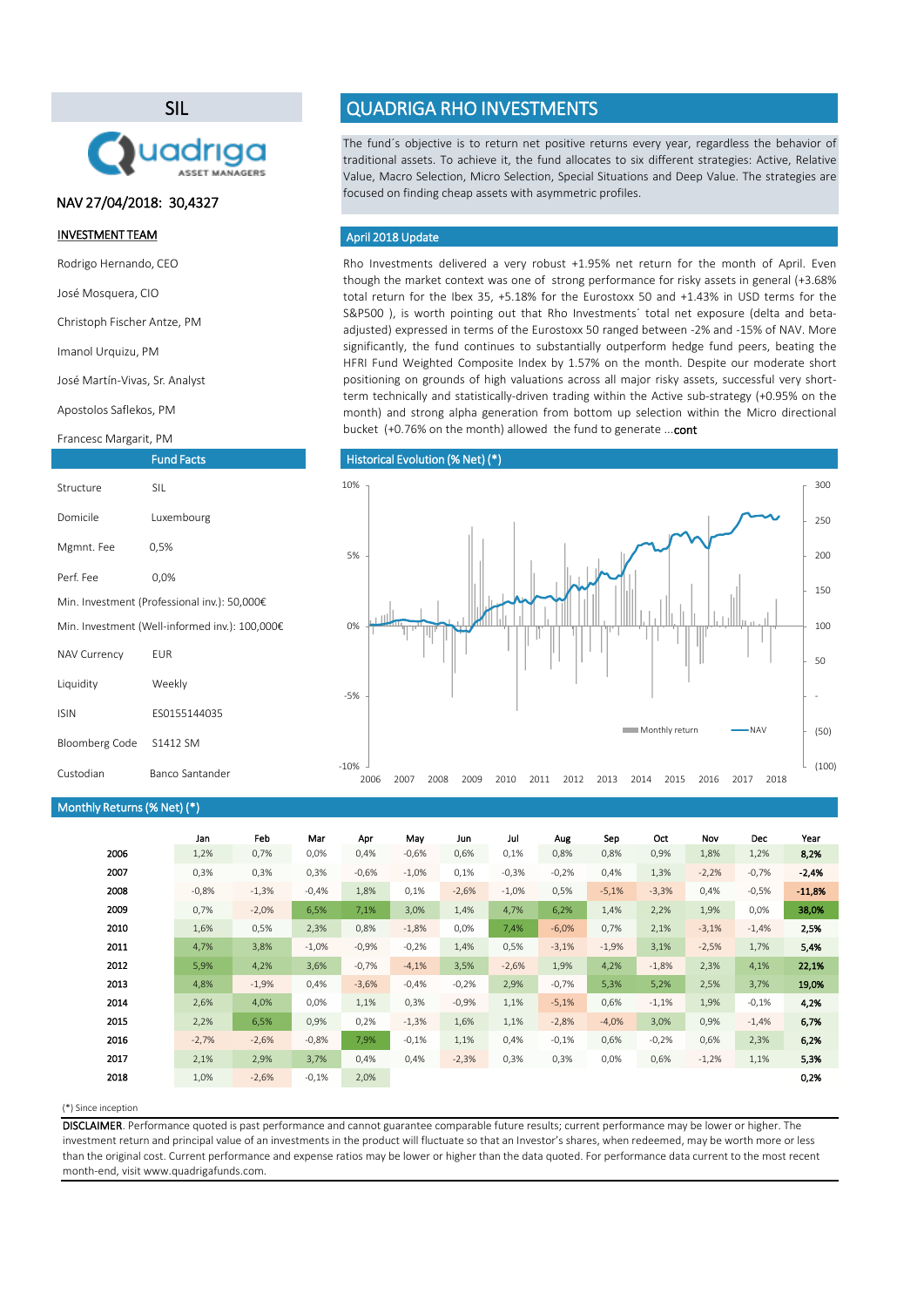### (\*) Since inception

Gross

DISCLAIMER. Performance quoted is past performance and cannot guarantee comparable future results; current performance may be lower or higher. The investment return and principal value of an investments in the product will fluctuate so that an Investor's shares, when redeemed, may be worth more or less than the original cost. Current performance and expense ratios may be lower or higher than the data quoted. For performance data current to the most recent month-end, visit www.quadrigafunds.com.

| Net | 34,12% |
|-----|--------|
|     |        |

Active

Relative value

| Comparative mony netarin |                       |          |                 |                   |         |                 |  |  |
|--------------------------|-----------------------|----------|-----------------|-------------------|---------|-----------------|--|--|
|                          | <b>RETURNS (CAGR)</b> |          |                 | <b>VOLATILITY</b> |         |                 |  |  |
|                          | 5 years               | 3 years  | Since inception | 5 years           | 3 years | Since inception |  |  |
| Rho Investments          | 8,96%                 | 4,12%    | 7,98%           | 8,19%             | 7,59%   | 8,69%           |  |  |
| Stoxx 600                | 5,07%                 | $-1,23%$ | 1,78%           | 11,69%            | 12,29%  | 14,38%          |  |  |
| Iboxx Eur Corporate      | 2,54%                 | 1,26%    | 3,66%           | 2,86%             | 3,14%   | 3,94%           |  |  |

343,13%

Macro

Micro

Special Situations

Deep Value

Hedges

Liquidity

| Volatility*   | 8,69% |
|---------------|-------|
| Sharpe Ratio* | 0,92  |
| Sortino Ratio | 1,28  |
| VaR 99% Daily | 1,93% |

| German Govt, Bond Futures    | $-52,81%$ |
|------------------------------|-----------|
| NDQ 6800-6600 Sep.Put Spread | $-27,75%$ |
| Italian Gyt, Bond Futures    | $-26,07%$ |
| Spread IBEX 35 - FTSE MIB    | $-14,14%$ |
| <b>BECM CMS T1 FRN</b>       | 7,57%     |
| % Exposure                   |           |
|                              |           |

| <b>Returns (% Net)</b> |       |
|------------------------|-------|
| 2018                   |       |
|                        | 0,21% |
| $CAGR*$                | 7,98% |
| April 2018             | 1,95% |
| <b>Risk/Return</b>     |       |

# Top Five Positions



% of Gross Exposure per Strategy

# Risk Concentration and Distribution Metrics

# Performance attribution across strategies (% Net)

### Comparative Risk / Return







#### **Number of positions per strategy**

27 - apr

30 - apr

### **Var % Contrib Hist 3Y**